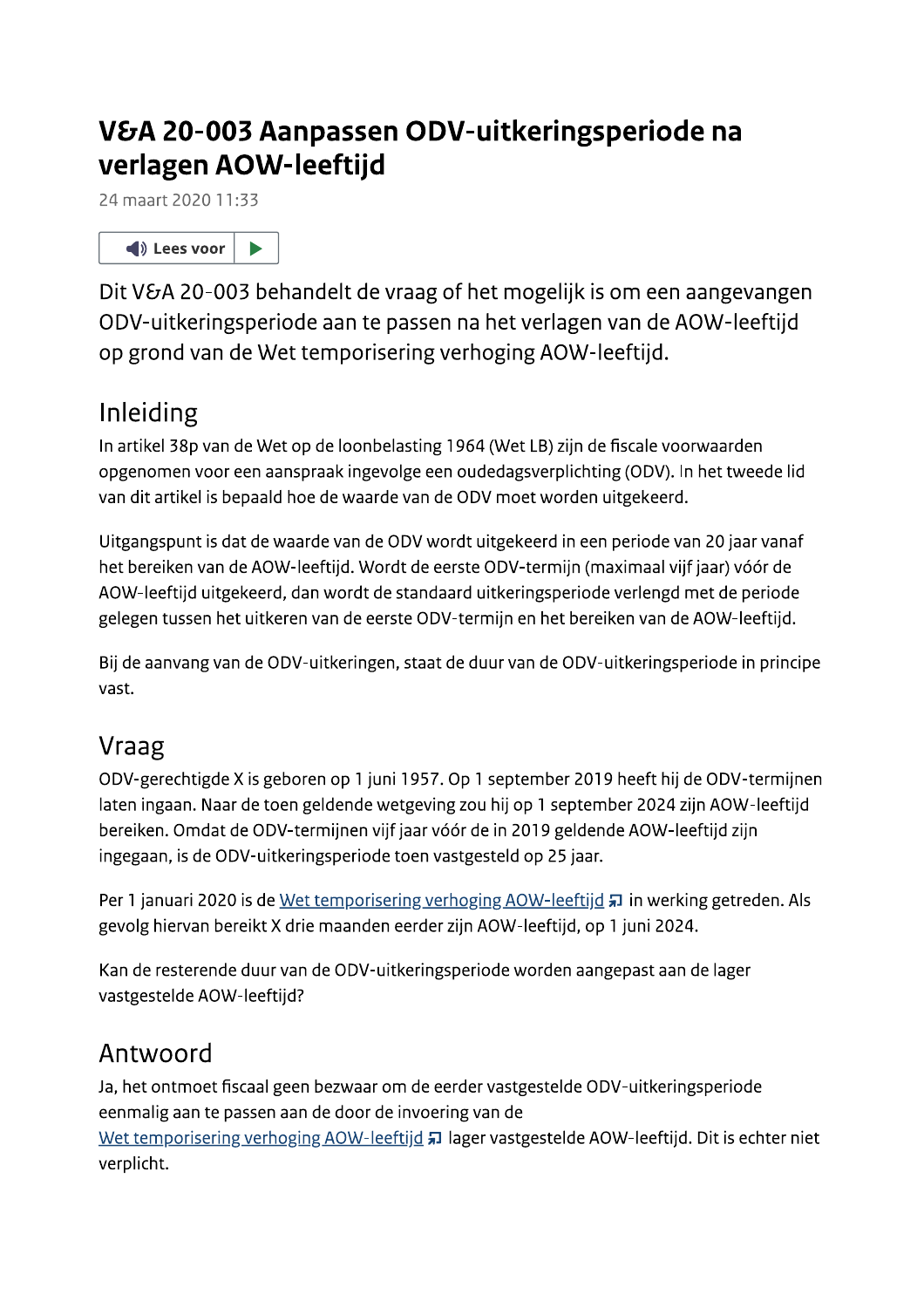Voor het aanpassen van de resterende ODV-uitkeringsperiode gelden de volgende aandachtspunten:

- Het aanpassen van de resterende ODV-uitkeringsperiode kan zowel gedurende het ODVuitkeringsjaar als op de ODV-uitkeringsverjaardag plaatsvinden.
- Het bedrag van de uit te keren ODV-termijnen moet direct herrekend worden bij het aanpassen van de resterende ODV-uitkeringsperiode aan de lager vastgestelde AOW-leeftijd.
- De ODV-uitkeringsverjaardag wijzigt niet bij het aanpassen van de resterende ODVuitkeringsperiode gedurende het ODV-uitkeringsjaar. Op het moment van deze tussentijdse aanpassing vindt er ook geen oprenting plaats van de op dat moment resterende waarde van de ODV.
- Bij het aanpassen van de resterende ODV-uitkeringsperiode op de ODV-uitkeringsverjaardag zal de waarde van de ODV wel opgerent moeten worden met de marktrente van artikel 12.3a van de Uitvoeringsregeling loonbelasting 2011 (URLB). Voor de oprenting van de ODV wordt verwezen naar V&A 17-027.
- Bij het aanpassen van de resterende ODV-uitkeringsperiode aan de verlaagde AOW-leeftijd, mag de aangepaste resterende ODV-uitkeringsperiode (alsnog) naar keuze worden afgerond op hele maanden of jaren. Voor het afronden van een ODV-uitkeringsperiode wordt verwezen naar V&A 17-029.

#### Voorbeelden

Hieronder volgen twee voorbeelden van een aanpassing van de resterende ODVuitkeringsperiode.

Er wordt steeds uitgegaan van de ODV-gerechtigde X uit de vraag.

Op 1 september 2019 was de waarde van de ODV € 300.000. De ODV-uitkeringsperiode was bij aanvang 25 jaar. De maandelijkse ODV-uitkering is bij ingang vastgesteld op € 1.000 (€ 300.000/300 maanden).

#### Voorbeeld 1, tussentijdse aanpassing

ODV-gerechtigde X past de ODV-uitkeringsperiode per 1 april 2020 aan. Sinds de ingang van de ODV-termijnen op 1 september 2019 zijn zeven maanduitkeringen van € 1.000 gedaan.

Vóór aanpassing bedraagt de resterende ODV-uitkeringsperiode op 1 april 2020 nog 24 jaar en vijf maanden. De resterende waarde van de ODV is op dat moment € 293.000.